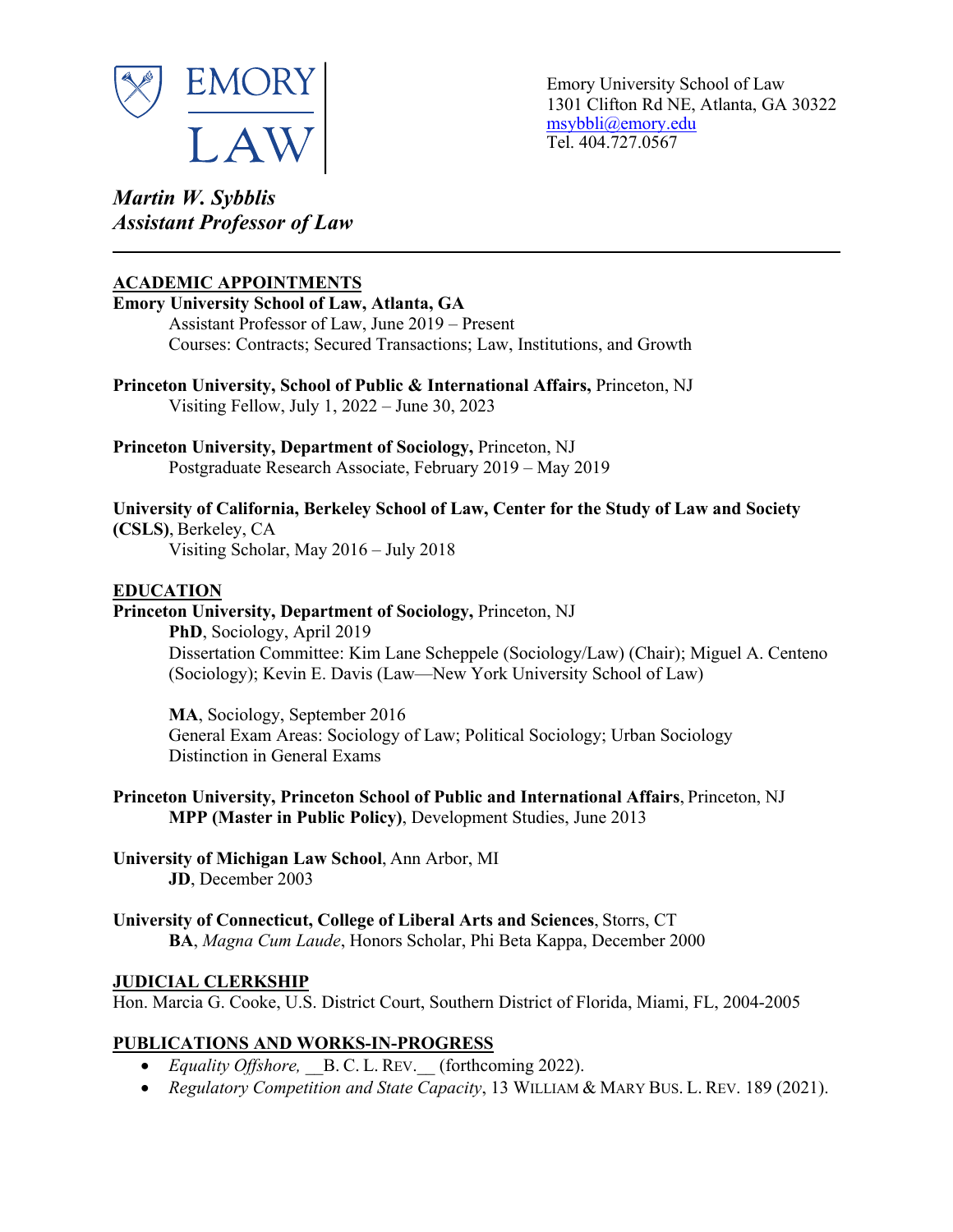- *Law, Growth, and the Identity Hurdle: A Theory of Legal Reform*, 95 (4) TUL L. REV. 867 (2021).
- *Introductory Essay: Sub-Nationalism*, (61(8) AM. BEHAV. SCI. 799 (2017)) (with Miguel Centeno).
- *A Cross-National Comparison of Sub-National Variation*, (61(8) AM. BEHAV. SCI. 908 (2017)) (with Elaine Enriquez and Miguel Centeno).
- *The Functional Threshold of Modern Heritage: Form Versus Function and the Struggle Over Tel Aviv's Concert Hall* (22(2) INT'L J. HERITAGE STUD. 145 (2016)) (with Nir Mualam).
- *Legal Consciousness and the Provision of Collective Goods and Services (Work-In-Progress).*

Edited Volume

• (Co-edited with Miguel Centeno) Special Issue: *The "Sub-National Turn": The Growing Importance and Utility of "Scaling Down*" (61(8) AM. BEHAV. SCI. 799-959 (2017)).

## **SELECTED ACADEMIC PRESENTATIONS & WORKSHOPS**

- Presenter, *Equality Offshore*, Temple University, Law & Global Development Seminar, March 2, 2022.
- Presenter, *Equality Offshore: The Case Against the Offshore Hatchet*, University of Florida Faculty Workshop, January 31, 2022.
- Presenter, *Regulatory Competition and State Capacity*, Duke Law School Law, Identity and Politics Seminar/Workshop, July 1, 2021.
- Presenter, *Law, Development and Offshore Financial Services*, Culp Colloquium and Emerging Scholars Workshop, Stanford Law School, June 8, 2020.
- Presenter, *Context and the Standardization of Commercial Law*, Culp Colloquium and Emerging Scholars Workshop, Stanford Law School, Stanford, CA, June 5, 2018.
- Presenter, *Context and the Standardization of Commercial Law*, Law and Economics Workshop, University of Toronto Faculty of Law, Toronto, ON (Canada) April 10, 2018.
- Presenter, *Context and the Standardization of Commercial Law*, Center for the Study of Law and Society, Visiting Scholars Speakers Series, University of California, Berkeley School of Law, Berkeley, CA, November 17, 2017.
- Commentator, *Law and the Doing Business Indicator*, Eighth Annual John Mercer Langston Writing Workshop, Drexel University School of Law, Philadelphia, PA, July 7, 2017.
- Presenter, *Law and the Doing Business Indicators*, Culp Colloquium and Emerging Scholars Workshop, Duke Law School, Raleigh, NC, May 19, 2017.
- Presenter, *Global Governance, Indicators and the Legal Complex: Commercial Law Practice in the British Post-Colonies of Barbados, Jamaica and Trinidad and Tobago*, University of the West Indies, Cave Hill Faculty of Law's 15<sup>th</sup> Annual Caribbean Commercial Law Workshop: Celebrating Caribbean Commercial Law, Bridgetown, Barbados, July 24, 2016.
- Presenter*, A Cross-National Comparison of Subnational Variation*, the American Sociological Association Meeting, Chicago, IL, August 24, 2015.
- Presenter, *Embedded Capacity: Territorial Inclusion in a Cross-National Comparison of Sub-National State Capacity*, American Political Science Association Annual Meeting, Washington, DC, August 29, 2014.
- Presenter, *Law and Local Government*, Woodrow Wilson School, Princeton University, Princeton, NJ, May 10, 2013.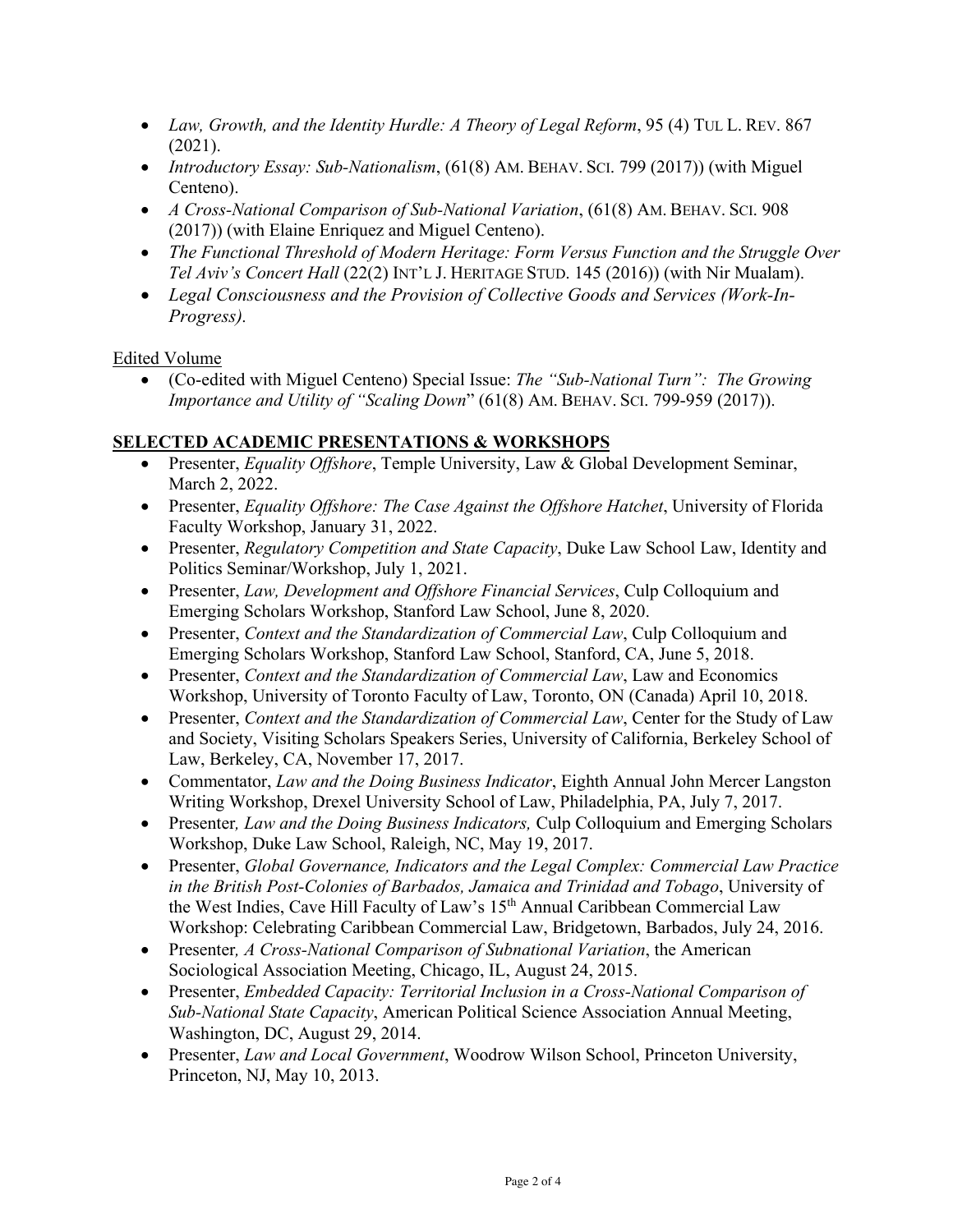## **RESEARCH GRANTS AND ACADEMIC AWARDS**

- Emory University, Center for Faculty Development and Excellence, Scholarly Writing and Publishing Fund Award, 2022.
- Princeton University's Dean's Dissertation Completion Fellowship, 2018-2019
- Princeton University's Harold W. Dodds Fellowship for distinguished academic work, 2017- 18
- Princeton University Institute for International and Regional Studies (PIIRS), summer research grant, 2016
- Princeton University, Sociology Department, summer research grant, 2016
- University of Michigan Law School, Top 15%, Legal Research and Writing, 2001
- Connecticut Legislature, Outstanding Education Achievement Award, 2000

## **SELECTED LEADERSHIP, PUBLIC SERVICE & AWARDS**

- Class Representative, Woodrow Wilson School, Master in Public Policy, 2012-2013
- Mentor, College Advisor Program, University of Connecticut College of Liberal Arts and Sciences, 2011-2012
- Honoree, Pro Bono Recognition (for affordable housing representation), Lawyers Clearinghouse (20th Anniversary Ceremony), 2008
- Member, University of Connecticut Alumni Scholarship Committee, 2008
- Board Member, University of Michigan Club of Greater Boston, 2006-2007
- McCullough Student Leadership Award, University of Connecticut, 2000
- University of Connecticut Board of Trustees Leadership Award, University of Connecticut, 2000

## **PROFESSIONAL EXPERIENCE**

## **World Bank**, **(Short-Term) Consultant**

Washington, DC (2012)

Served on Coordination Secretariat for the Caribbean Growth Forum (CGF), an initiative led by the World Bank, Inter-American Development Bank (IDB), Caribbean Development Bank (CDB), and other international financial institutions (IFIs) to identify laws, policies and initiatives to induce economic growth and create jobs in the Caribbean region. Directed legal and procurement matters for Coordination Secretariat, including negotiations in connection with key Memorandum of Understanding (MOU) among IFIs regarding each institutions commitment and responsibility for CGF. Liaised with multiple IFIs to ensure involvement of appropriate private sector, civil society and academic stakeholders for key discussions on Caribbean economic growth.

## **Miami-Dade County Attorney's Office**, **Assistant County Attorney**

#### Miami, FL (2007-2011)

Served as in-house counsel for inter-governmental affairs, municipal finance and business transactions for Miami-Dade County Board of County Commissioners and Office of the Mayor. Provided legal advice on all aspects of the County's governance, including constitutional, administrative, procurement, property, real estate, civil rights, and tort law matters. Negotiated numerous leases and commercial agreements aimed at facilitating economic growth and community redevelopment. Liaised with members of the Florida House and Senate on behalf of the County, and prepared legislation for consideration by Florida State Legislature. Litigated torts and civil rights cases on behalf of County in state and federal court.